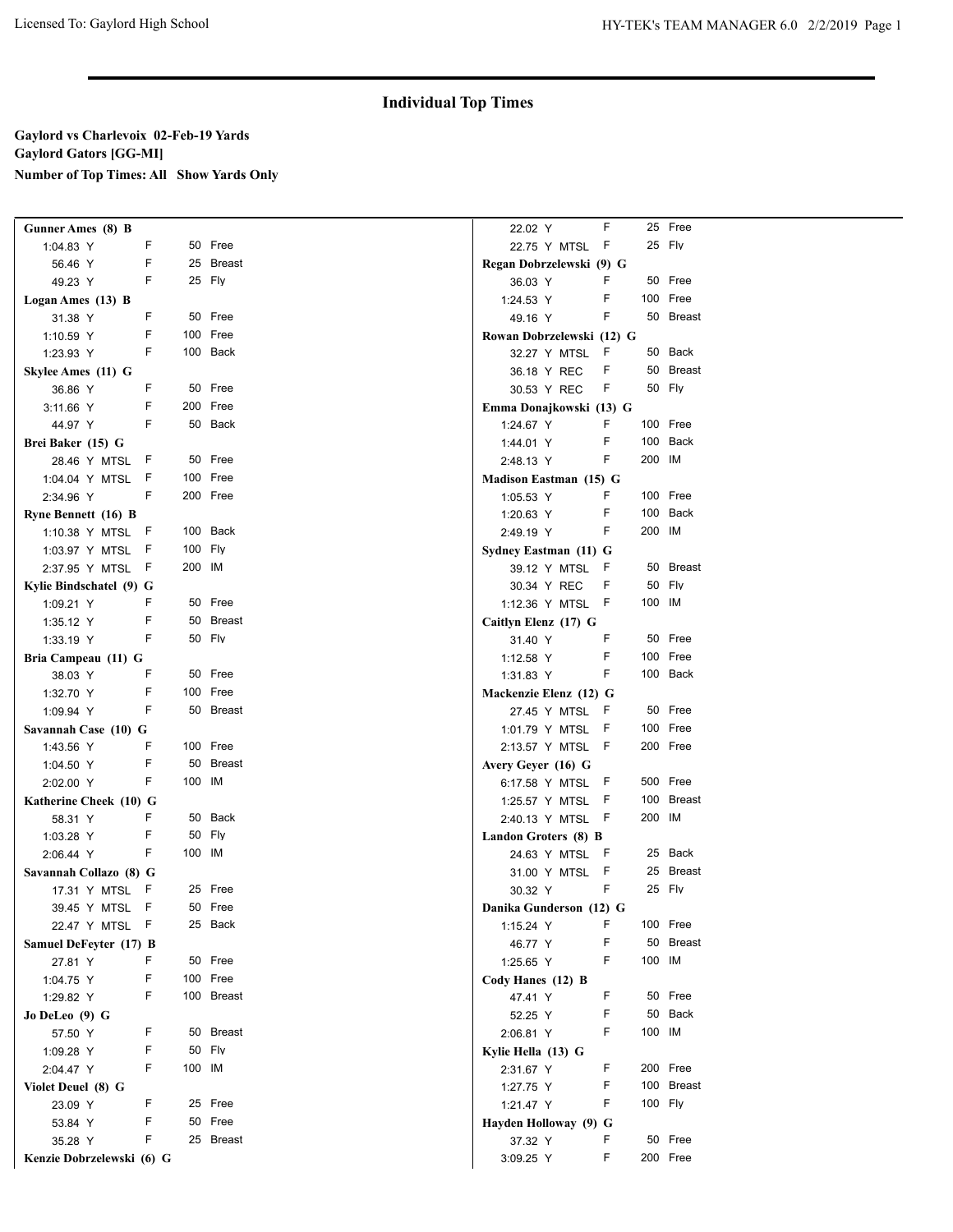# **Individual Top Times**

## **Gaylord vs Charlevoix 02-Feb-19 Yards Gaylord Gators [GG-MI] Number of Top Times: All Show Yards Only**

| Hayden Holloway (9) G        |    |        |           | 1:52.50 Y                       |                  | F           |         | 50 Breast  |
|------------------------------|----|--------|-----------|---------------------------------|------------------|-------------|---------|------------|
| 48.24 Y                      | F  |        | 50 Breast | Gabriele Pecoraro (18) B        |                  |             |         |            |
| Leah Holloway (6) G          |    |        |           | 4:56.03 Y REC                   |                  | F.          |         | 500 Free   |
| 30.59 Y                      | F  |        | 25 Free   | 1:01.48 Y REC                   |                  | F           |         | 100 Breast |
| 1:05.42 Y                    | F  |        | 50 Free   | 1:57.13 Y REC                   |                  | F           | 200 IM  |            |
| 2:32.40 Y                    | F  | 100 IM |           | Rebecca Reynolds (15) G         |                  |             |         |            |
| Madison Jenkins (11) G       |    |        |           |                                 | 1:03.83 Y MTSL F |             |         | 100 Free   |
| 3:11.88 Y                    | F  |        | 200 Free  |                                 | 2:24.78 Y MTSL   | -F          |         | 200 Free   |
| 46.72 Y                      | F  |        | 50 Back   | 1:28.65 Y                       |                  | F           |         | 100 Breast |
| 58.80 Y                      | F  |        | 50 Fly    | Kassi Richard (13) G            |                  |             |         |            |
| Paige Jensen (10) G          |    |        |           | 34.59 Y                         |                  | F           |         | 50 Free    |
| 3:29.16 Y                    | F  |        | 200 Free  | 1:19.38 Y                       |                  | F           |         | 100 Free   |
| 56.37 Y                      | F  |        | 50 Back   | 1:35.17 Y                       |                  | F           |         | 100 Breast |
| 1:10.01 Y                    | F  |        | 50 Fly    | Isabelle Richmond (12) G        |                  |             |         |            |
| Jacob Kasprzak (11) B        |    |        |           | 56.38 Y                         |                  | F           |         | 50 Back    |
| 47.28 Y                      | F  |        | 50 Free   | 1:06.77 Y                       |                  | F           |         | 50 Breast  |
| 1:48.16 Y                    | F  |        | 100 Free  | 2:11.25 Y                       |                  | F           | 100 IM  |            |
| 56.50 Y                      | F  |        | 50 Breast | Ivy Roberts (10) G              |                  |             |         |            |
| Elena Keller (12) G          |    |        |           | 36.49 Y                         |                  | F           |         | 50 Free    |
| 1:02.39 Y                    | F  |        | 50 Free   |                                 | 2:55.15 Y MTSL   | -F          |         | 200 Free   |
| 1:10.77 Y                    | F  |        | 50 Back   |                                 | 43.56 Y MTSL F   |             |         | 50 Fly     |
| 1:03.53 Y                    | F  |        | 50 Breast | Dylan Robinson (7) B            |                  |             |         |            |
| Annabelle Krawczak (9) G     |    |        |           |                                 | 28.82 Y MTSL     | - 6         |         | 25 Breast  |
| 49.90 Y                      | F  |        | 50 Free   |                                 | 24.72 Y MTSL     | -F          |         | 25 Fly     |
| 1:00.77 Y                    | F  |        | 50 Breast | 1:59.32 Y                       |                  | F           | 100 IM  |            |
| 2:03.94 Y                    | F  | 100 IM |           | Mikayla Rodabaugh (8) G         |                  |             |         |            |
| Sophia La Gattuta (10) G     |    |        |           |                                 | 19.12 Y MTSL F   |             |         | 25 Free    |
| 45.15 Y                      | F. |        | 50 Free   | 48.48 Y                         |                  | F           |         | 50 Free    |
| 3:56.65 Y                    | F  |        | 200 Free  |                                 | 28.31 Y MTSL F   |             |         | 25 Breast  |
| 48.63 Y                      | F  |        | 50 Back   | Wrenna Rodabaugh (10) G         |                  |             |         |            |
| Gui Lopes (17) B             |    |        |           |                                 | 1:12.89 Y MTSL   | - F         |         | 100 Free   |
| 58.52 Y MTSL                 | F  |        | 100 Free  |                                 | 40.26 Y REC      | F           |         | 50 Breast  |
| 2:13.36 Y MTSL               | F  |        | 200 Free  | 1:18.92 Y REC                   |                  | F           | 100 IM  |            |
| 1:04.49 Y MTSL F             |    |        | 100 Back  | Lily Sargent (10) G             |                  |             |         |            |
| <b>Chandler Marsh (11) B</b> |    |        |           |                                 | 41.16 Y REC      | F           |         | 50 Breast  |
| 56.58 Y                      | F  |        | 50 Free   |                                 | 34.59 Y MTSL     | -F          |         | 50 Fly     |
| 2:13.18 Y                    | F  |        | 100 Free  | 1:19.87 Y REC                   |                  | F           | 100 IM  |            |
| 1:39.40 Y                    | F  |        | 50 Breast | <b>Christian Sennett (10) B</b> |                  |             |         |            |
| Cole Marsh (13) B            |    |        |           |                                 | 36.58 Y MTSL F   |             |         | 50 Free    |
| 30.15 Y                      | F  |        | 50 Free   |                                 | 2:56.97 Y MTSL   | - F         |         | 200 Free   |
| 2:29.62 Y                    | F  |        | 200 Free  |                                 | 52.72 Y MTSL     | $\mathsf F$ |         | 50 Breast  |
| 1:18.77 Y                    | F  |        | 100 Back  | Dominic Signorello (11) B       |                  |             |         |            |
| Preston Marsh (8) B          |    |        |           | 41.79 Y                         |                  | F           |         | 50 Back    |
| 50.61 Y                      | F  |        | 50 Free   | 54.50 Y                         |                  | F           |         | 50 Fly     |
| 28.53 Y                      | F  |        | 25 Back   | 1:44.09 Y                       |                  | F           | 100 IM  |            |
| 2:47.88 Y                    | F  | 100 IM |           | Ezra Spychalski (12) B          |                  |             |         |            |
| Kahliya Miller (12) G        |    |        | 1:02.39 Y |                                 | F                |             | 50 Back |            |
| 38.47 Y                      | F  |        | 50 Back   | 1:08.53 Y                       |                  | F           |         | 50 Fly     |
| 42.69 Y                      | F  |        | 50 Breast | 2:12.06 Y                       |                  | F           | 100 IM  |            |
| 1:26.25 Y                    | F  | 100 IM |           | Adeline Squire (8) G            |                  |             |         |            |
| Kaydence Ochoa (10) G        |    |        |           | 45.28 Y                         |                  | F           |         | 25 Breast  |
| 57.88 Y                      | F  |        | 50 Free   | 30.01 Y                         |                  | F           |         | 25 Fly     |
| 1:08.36 Y                    | F  |        | 50 Back   | 2:26.39 Y                       |                  | F           | 100 IM  |            |
|                              |    |        |           |                                 |                  |             |         |            |